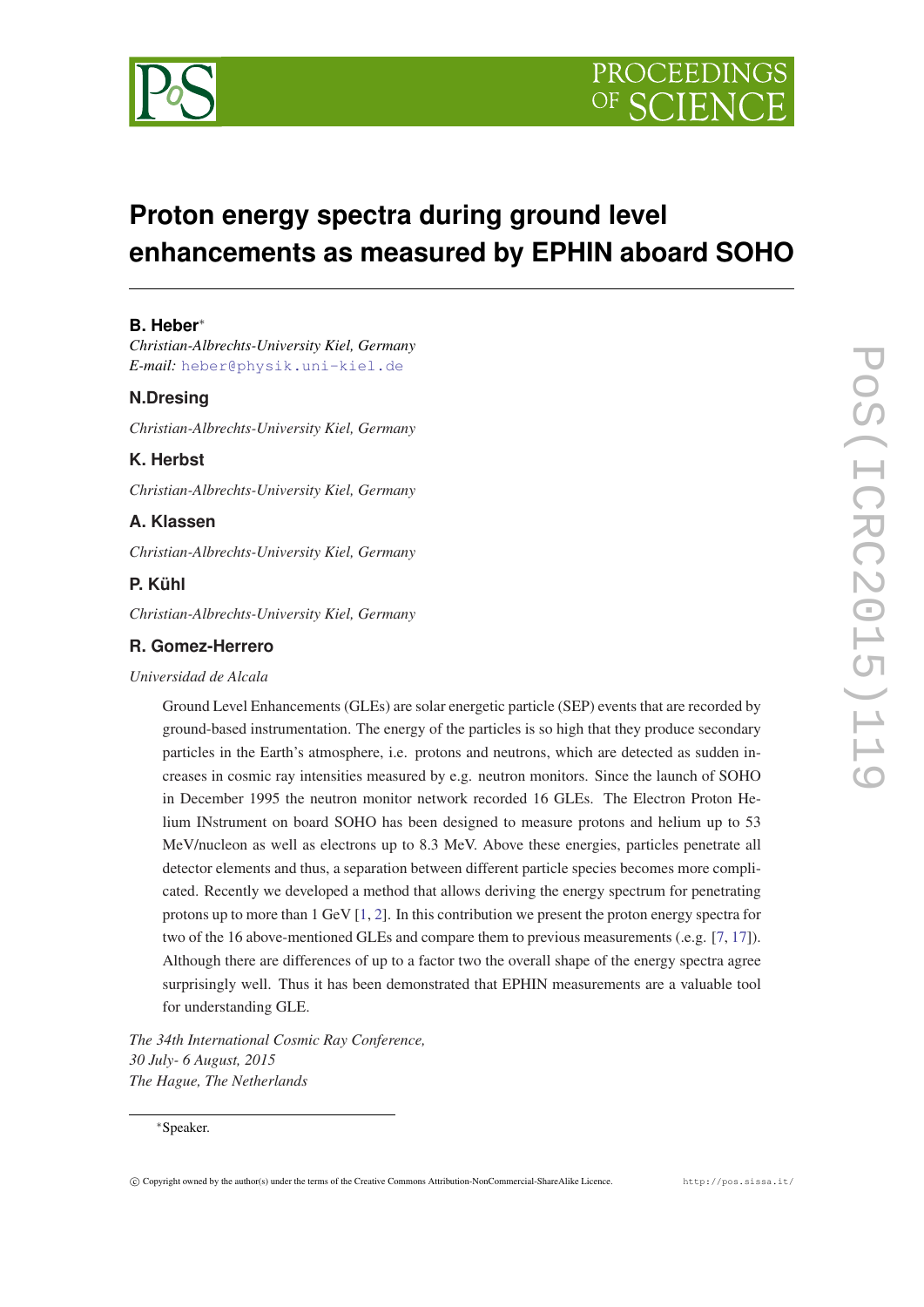# 1. Introduction

Forbush [\[3\]](#page-6-0) reported the first Solar Energetic Particle (SEP) event that is now called a groundlevel enhancement (GLE). They are produced when ions with energies above several hundred of MeVs create a nuclear cascade in the Earth's atmosphere. As a consequence detectors at ground level measure an increase above the galactic cosmic ray background. Since than 71 GLEs have been reported. The largest measured increase of about 4500% was observed during GLE 5 on February 23, 1956 [\[4\]](#page-6-0). During solar cycle 23 and 24 16 event was measured by more than one neutron monitor. Aside understanding the physics of GLEs, i.e. the acceleration process, the recent paper by [[5](#page-6-0)] claim among other the January 6, 2014 event to be a GLE. The dilemma of the definition whether a solar energetic particle event is recorded as a GLE or not depends on several factors i.e. the measurement capabilities. Measurements below the atmospheric shielding i.e. at positions with magnetic cutoff rigidities less than a GV have thus to rely on spacecraft measurements outside the Earth atmosphere i.e. the Payload for Antimatter Matter Exploration and Light-Nuclei Astrophysics (PAMELA). However, observations made inside the magnetosphere suffer from the varying cutoff rigidity along its trajectory (see [\[6\]](#page-6-0)). In contrast observations made in interplanetary space are mainly restricted in the energy range as well as in statistical accuracy Here we utilize published data from the PAMELA experiment that has recorded proton spectra during different phases of the December 13, 2006 event [[7](#page-6-0)] and compare the spectra with the ones derived form the Kiel Electron Proton Helium Instrument (EPHIN) aboard the SOHO spacecraft [[1](#page-6-0)].

# 2. Instrumentation

The Electron Proton Helium INstrument (EPHIN), as displayed in Fig. [1,](#page-2-0) consists of a stack of silicon solid state detectors (SSDs, A-F) surrounded by an anticoincidence (scintilator, G). Particles with energies above  $\sim 100$  MeV/Nucleon and above  $\sim 300$  MeV/Nucleon penetrate the entire instrument from the front and from the back, respectively. Unfortunately EPHIN provides no information of the directionality of the measured particles. Only in a small energy window one can distinguish between particles entering the instrument from the front ("forward particles", entering at detector A, exiting at detector F) and particles entering the instrument from behind ("backward particles", entering at detector F, exiting at detector A). Since backward particles first have to penetrate the entire spacecraft, they will reach the actual instrument with only a fraction of their initial energy which leads to systematic uncertancies in the derived spectra (c.f. [\[1\]](#page-6-0) for details). To take this effects into account, a GEANT4 simulation has been set up, including a 10 cm aluminium block behind the instrument to mimic the spacecraft shielding[\[1\]](#page-6-0). To calculate the initial total energy of a penetrating particle based on the energy deposition in the detector, mono-energetic simulations with isotropic fluxes of protons, electrons and helium particles in front of (for forward particles) and behind the instrument (backward particles) have been performed individually. Results for protons and helium particles are shown in fig. [1](#page-2-0), right. The figure shows the resulting counts (color-coded) as a function of the energy-loss and the initial total energy. For the energy loss, the minimum of the energy deposition in either the C or D detector is used to reduce noise based on the statistical nature of the energy loss (c.f. [[1](#page-6-0)]). For both, protons and helium particles, the forward particles form a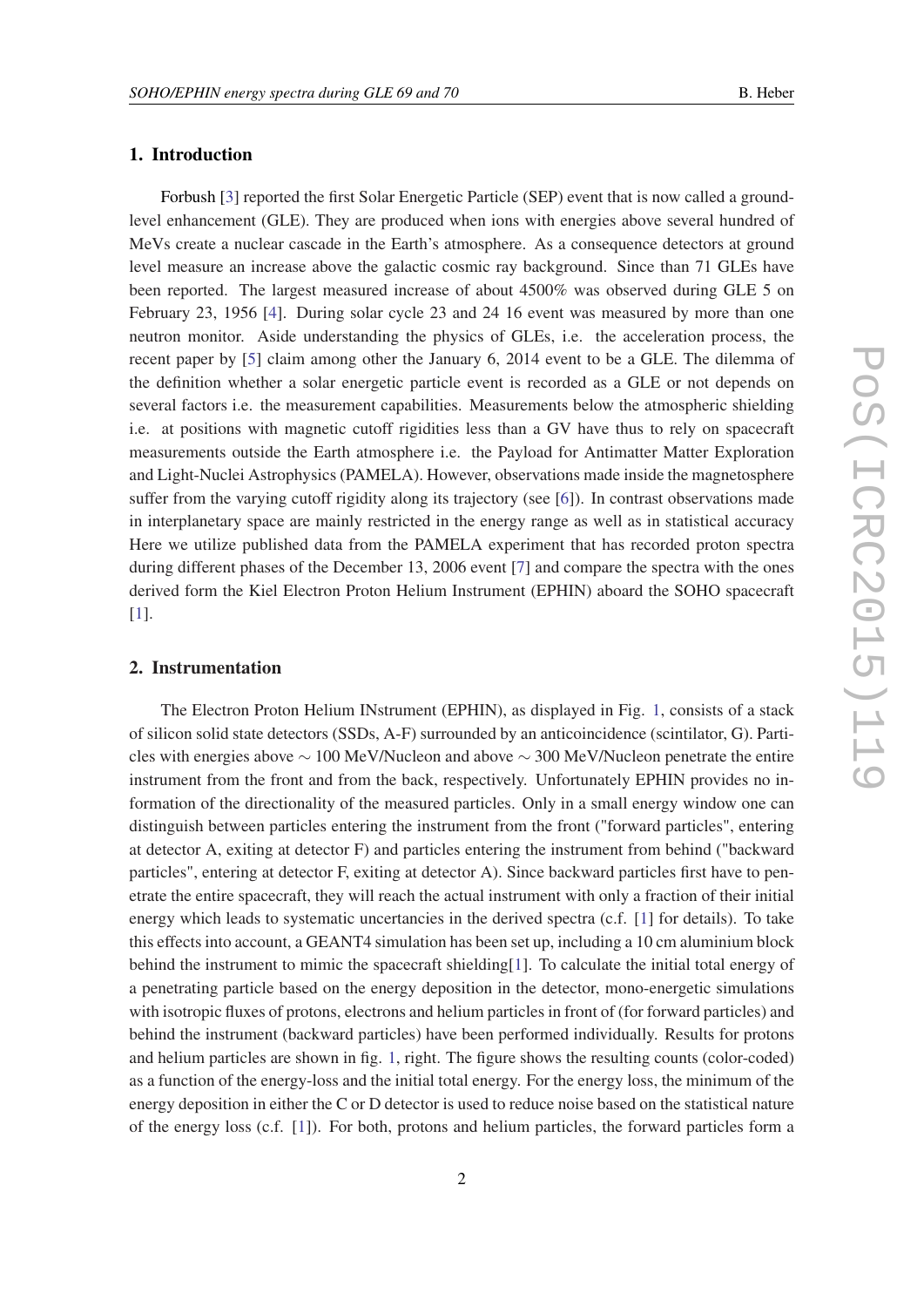<span id="page-2-0"></span>

Figure 1: The left panel shows a sketch of the EPHIN instrument [\[8](#page-6-0)]. The right panel displays the relation between initial total energy and the minimum of the energy loss in detector C and D for protons (red), helium particles (green) and electrons (blue, right hand axis). The maximum energy of electrons is chosen to be 100 MeV [[1\]](#page-6-0) Open symbols represent results from backward simulations, secondary protons caused by helium (green diamonds) are shown individually.

narrow population with a clear relation between total energy and energy loss, as expected based on the Bethe-Bloch equation. The backward particles on the other hand can cause a wide variety of energy losses due to the interaction in the spacecraft. Furthermore, at low energies the energy loss is enhanced as backward particles at this energies loose a significant fraction of their energy in the shielding. In addition, the distribution of backward helium particles shows a secondary population at typical energy losses of protons, which are caused by secondary protons created in the shielding via nuclear interactions. As discussed in [[1](#page-6-0)] the energy loss regions can be divided in three regimes: The first one is the given by energy losses less than  $\sim 0.4$  MeV that is dominated by relativistic protons and electrons. The second regime is determined by energy losses in the range of 0.4 MeV to 1.4 MeV. This range has been shown to be useful in order to investigate the proton spectra in the range of above 100 MeV to more than 1 GeV (cf. [\[1,](#page-6-0) [2](#page-6-0)]). Note, that relativistic Helium is a major contribution for energy losses above 1.2 MeV. However, it was shown by Kühl et al. [[1](#page-6-0)] that for solar energetic particle events with a helium to proton ratio of 10% this effect can be neglected due to the shape of the energy spectra. In this contribution we analyze the variation of the energy spectra during the two ground level enhancements 70 and 69. For the first, the December 13, 2006 event (left panel of Fig. [2](#page-3-0)), the PAMELA investigation has published the energy spectra during different phases of the event [[7](#page-6-0)].

## 3. Analysis

The GLE 70 on December 13, 2006 has been studied extensively by different authors (c.f. [[9](#page-6-0), [10](#page-7-0), [11](#page-7-0), [12,](#page-7-0) [7](#page-6-0), [13](#page-7-0)]. An unusual large near-solar-minimum GLE was observed after a 4B solar flare at 02:20 UT, at S06 W24, associated with an X3.4 X-ray event and type II and IV radio bursts.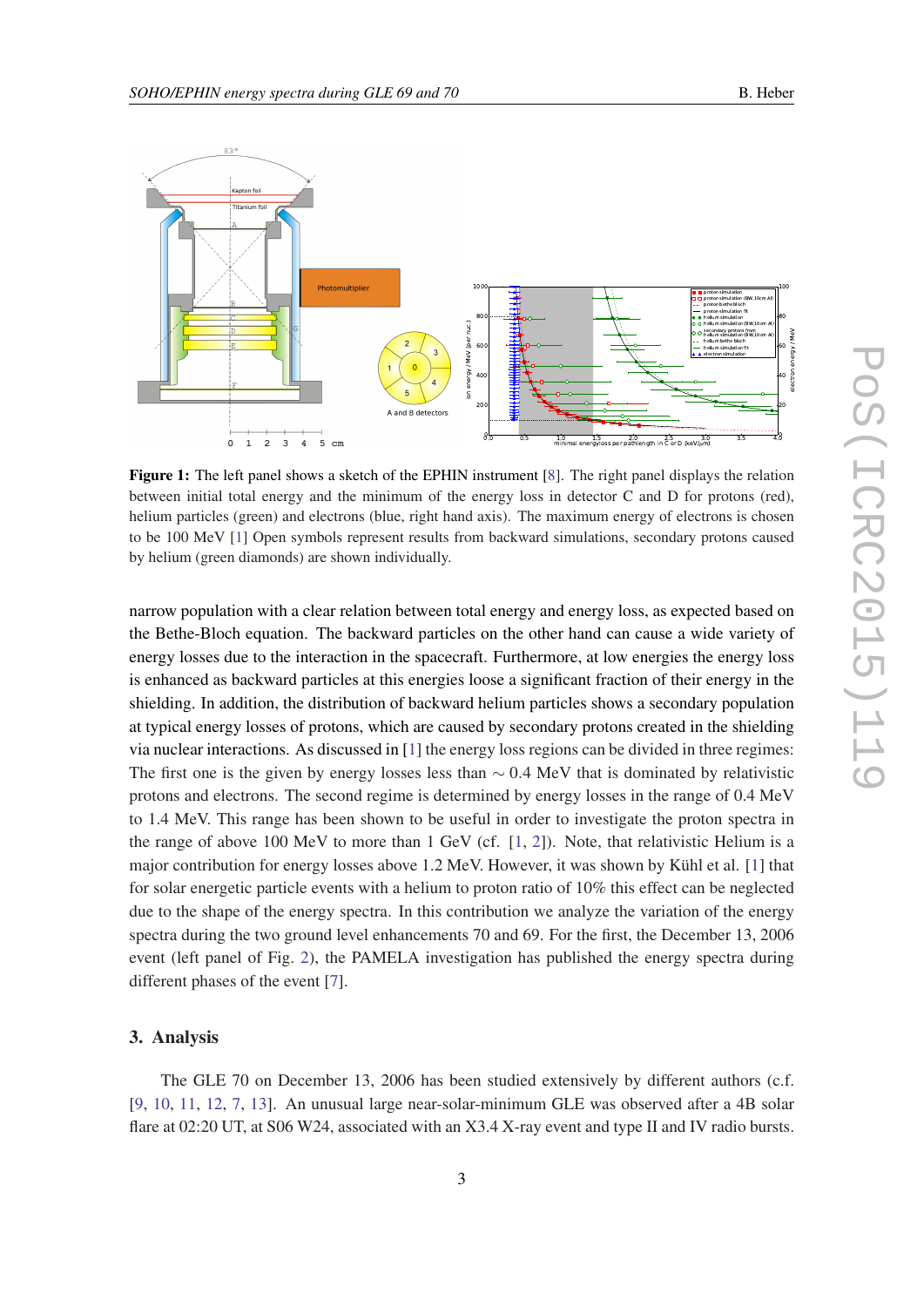<span id="page-3-0"></span>

Figure 2: Upper and lower panels shows 1 minute averaged count rate profiles of the integral channel and  $\sim$  30 MeV protons as well as  $\sim$  1 and  $\sim$  4 MeV electrons observed during December 13, 2006 (left) and January 20, 2005 (right), respectively. Marked by the blue lines are time periods for which energy spectra measured by PAMELA are published [\[7](#page-6-0)].

A fast full-halo CME with a velocity of 1500 km/s) had been reported by the LASCO observations (http://sgd.ngdc.noaa.gov/sgd/jsp/solarindex.jsp). The 1 minute averaged time profile of the integral channel and  $\sim$  30 MeV protons as well as  $\sim$  1 and  $\sim$  4 MeV electrons observed during December 13, 2006 is displayed in the left panel of Fig. 2. Proton spectra by the PAMELA instrument have been measured during different times of the event. From these periods we compared the PAMELA results with the ones from our instrument for the period:

- 1. from 3:18 to 3:49 UT,
- 2. from 3:49 to 4:33 UT,
- 3. from 4:33 to 4:59 UT and
- 4. from 8:18 to 9:17 UT.

Fig. [3](#page-4-0) displays the energy spectra from PAMELA (green dots) together with the SOHO EPHIN and if available with the GOES/neutron monitor measurements. The red dots and black dots are intensities determined by assuming that all particles are entering the telescope from the front or that from a certain threshold onward particles from the back can contribute. These values can be seen as the upper and lower limits for the measured intensities. All energy spectra are corrected for background by subtracting the energy spectra obtained in November 2006. The first two, the third and forth spectra were obtained during the rising phase, during the maximum and the declining phase of the event, respectively (see Fig.2). While Fig. [3](#page-4-0) shows a good agreement of the SOHO data with the ones obtained by PAMELA and by [[11\]](#page-7-0) during the first two periods, the difference are becoming larger during the maximum and the declining phase of the event. The reason for such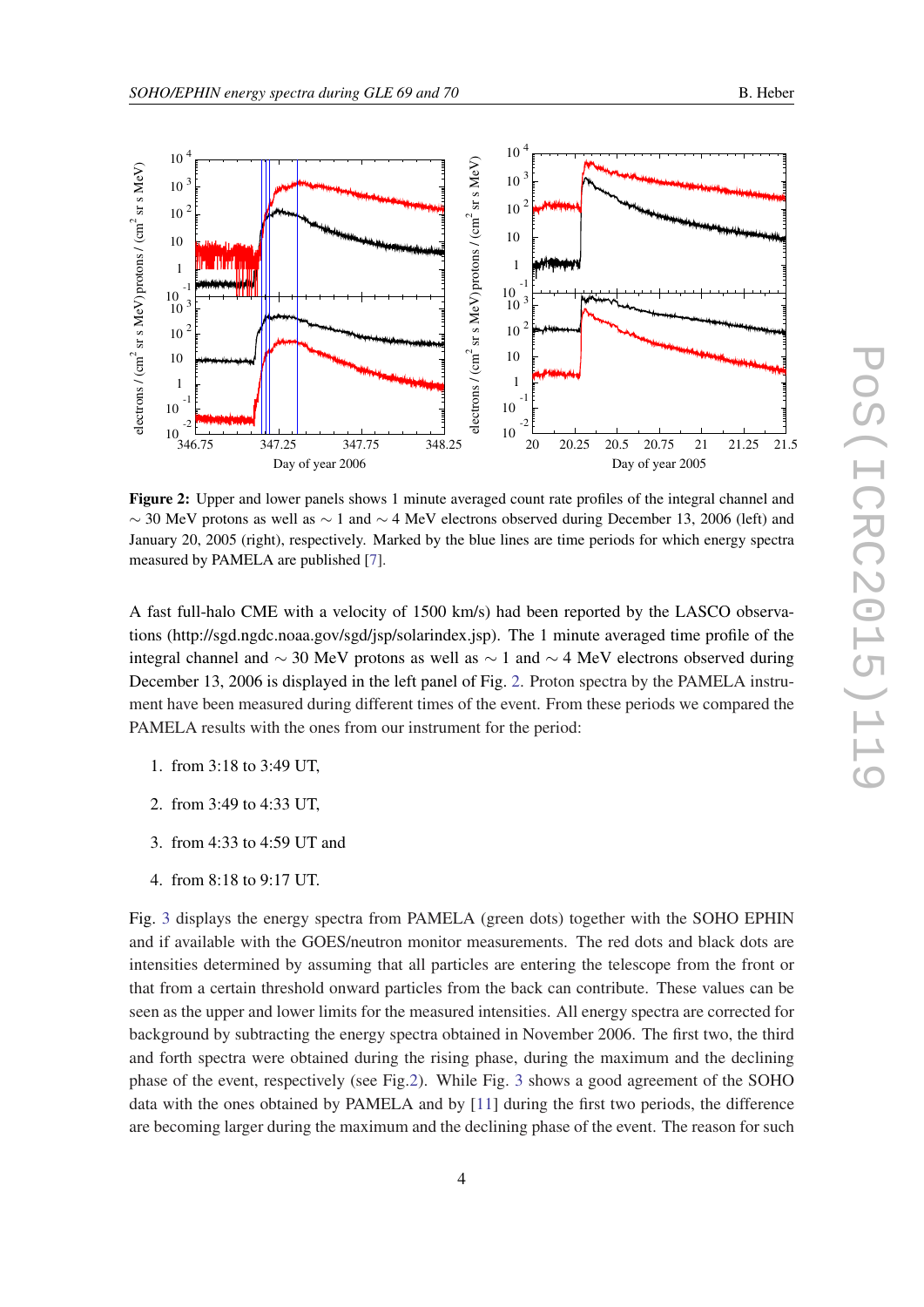

<span id="page-4-0"></span>

Figure 3: Proton energy spectra during four time periods on December 13 and 14, 2006. The panel compare the EPHIN measurements (black and red dots) with the PAMELA observations (green dots) from Adriani et al. [\[7](#page-6-0)]. The blue and magenta dots have been extracted from [\[11](#page-7-0)]. The blue and magenta dots in the upper right panel are derived from GOES and neutron monitor measurements, respectively.

a behavior could have different reasons that need to will be investigated in the future. However, during the second period we compared the measurements in addition to neutron monitor and GOES observations. Although all results are in good agreement with each other we find a tendency that the neutron monitor data are in better agreement with our measurements than with the published PAMELA results.

In order to investigate the measurement capabilities of the EPHIN experiment further we analyzed the energy spectra during the January 20, 2005 GLE. This GLE has been described in the literature by several authors [[14,](#page-7-0) [13,](#page-7-0) [15](#page-7-0), [16](#page-7-0), [17](#page-7-0)]. The intensity time profiles of protons and electron during GLE 69 are displayed in the right panel of Fig. [2.](#page-3-0) The energy spectra obtained for the event are determined close to the intensity maximum at 6:55 UT and during the declining phase of the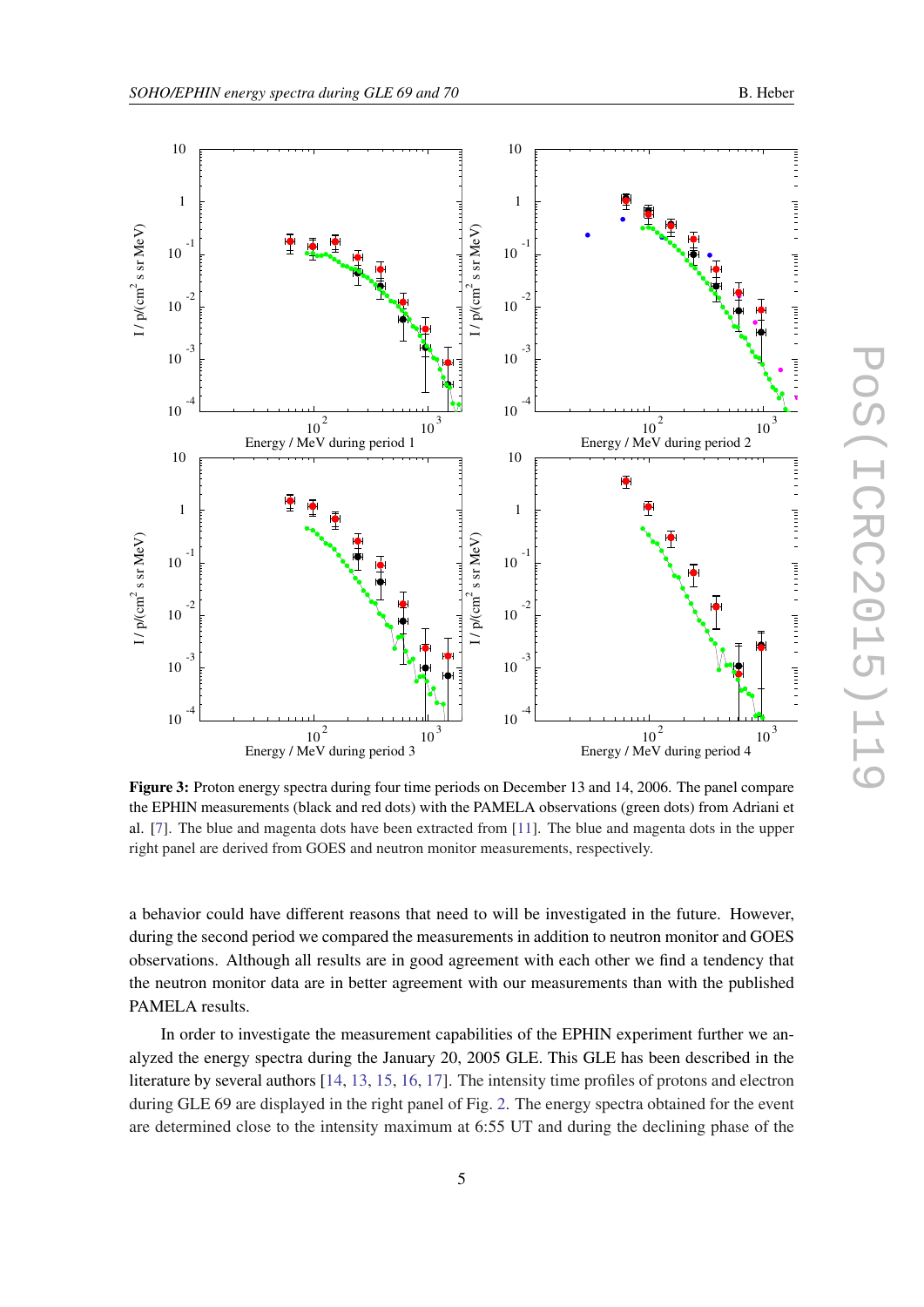

Figure 4: Proton energy spectra during the maximum time of the January 20, 2005 GLE neutron monitor at 6:55 UT (left) and during the declining phase of the event at 9:00 UT (right). Due to statistical limitation EPHIN data are averaged from 6:50 to 7:10 UT and 8:45 to 9:15 UT The panel compare the EPHIN measurements (black and red dots) with the one from neutron monitor and GOES measurements. The green dots have been extracted from [[17\]](#page-7-0).

GLE event at 9:00 UT. The green dots have been extracted from [\[17\]](#page-7-0). As for the GLE 70 we find a better agreement during the onset of the event than during the maximum phase. But in contrast to the other event a deviation of the shape of the energy spectra at energies above 700 MeV is found. The SOHO spectra are much flatter than the ones obtained from the neutron monitors. The reason for this behavior becomes obvious from Fig. [1.](#page-2-0) High energy protons are associated with low energy losses. Although the major contribution from electrons should be below 0.4 MeV there exist a tail in the electron distribution ranging to values above 0.4 MeV. Thus there is a potential cross talk that only depends on the electron spectrum. Thus further investigations are needed.

## 4. Summary and Conclusion

We have determined SOHO/EPHIN energy spectra of protons in the energy range from below 100 MeV to above 1 GeV for GLE 69 and 70. By comparing the data with PAMELA, neutron monitor network and GOES data we could successfully show here that these extended measurement capabilities of SOHO/EPHIN is a valuable tool for investigating energetic particle events that are associated with increased proton fluxes at energies of above 100 MeV, as provided by e.g. SEPServer (www.sepserver.eu).

### Acknowledgments

We are grateful to the PAMELA team for making their data publicly available. The SOHO/EPHIN project is supported under Grant 50 OC 1302 by the German Bundesministerium für Wirtschaft through the Deutsches Zentrum für Luft- und Raumfahrt (DLR). P.K. has received funding from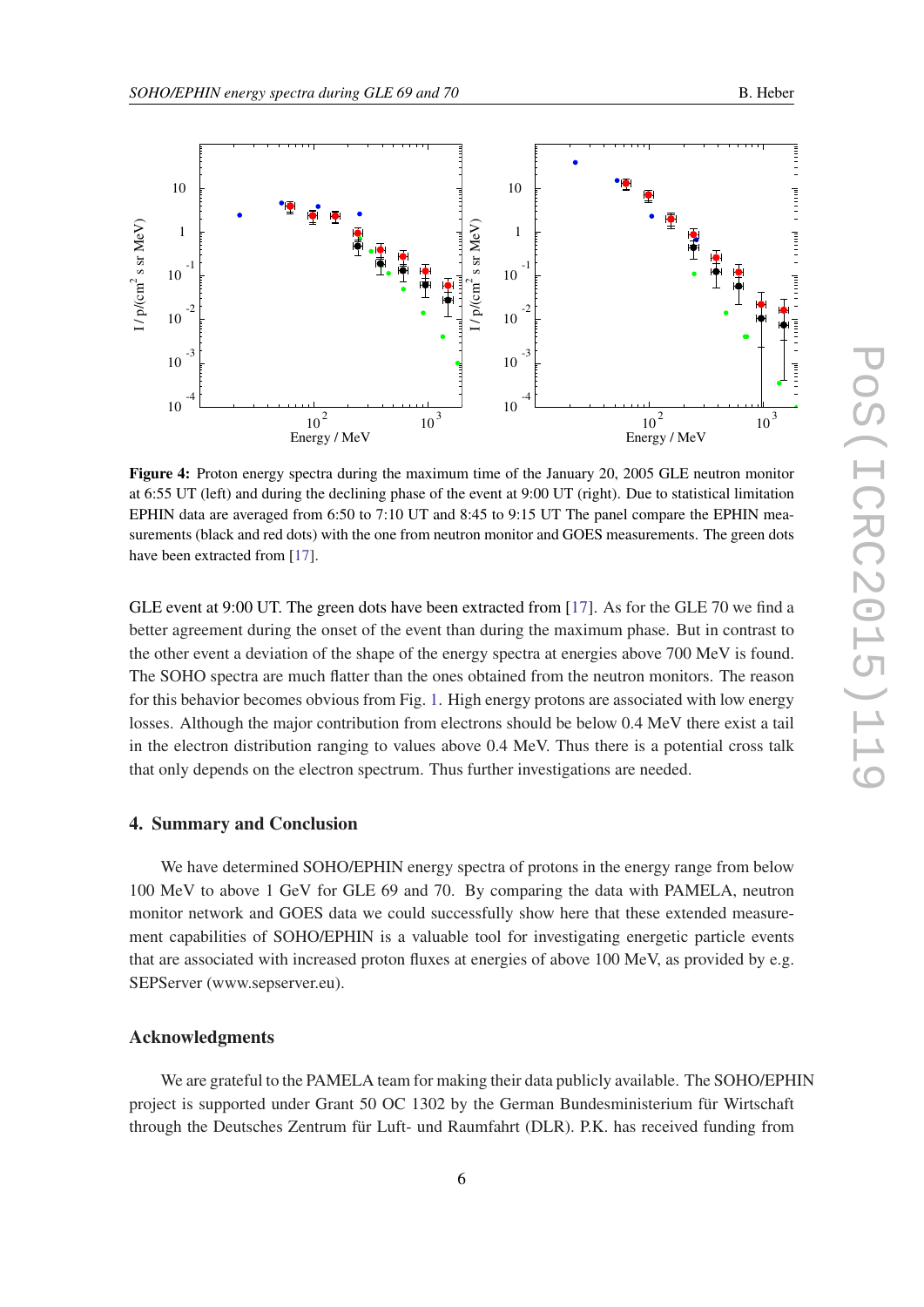<span id="page-6-0"></span>the European Union's Horizon 2020 research and innovation programme under grant agreement No 637324.

#### References

- [1] P. Kühl, S. Banjac, N. Dresing, R. Goméz-Herrero, B. Heber, A. Klassen, and C. Terasa, *Proton intensity spectra during the solar energetic particle events of May 17, 2012 and January 6, 2014*, *Astronomy and Astrophysics* 576 (Apr., 2015) A120.
- [2] P. Kühl, N. Dresing, J. Gieseler, B. Heber, and A. Klassen, *Galactic cosmic ray quiet time spectra from 300 MeV up to above 1 GeV measured with SOHO/EPHIN*, 2015.
- [3] S. E. Forbush, *Three Unusual Cosmic-Ray Increases Possibly Due to Charged Particles from the Sun*, *Physical Review* 70 (Nov., 1946) 771–772.
- [4] D. V. Reames, *The Two Sources of Solar Energetic Particles*, *Space Science Reviews* 175 (June, 2013) 53–92, [[arXiv:1306.3608](http://arxiv.org/abs/1306.3608)].
- [5] N. Thakur, N. Gopalswamy, H. Xie, P. Makela, S. Yashiro, S. Akiyama, and J. M. Davila, *Ground Level Enhancement in the 2014 January 6 Solar Energetic Particle Event*, *ArXiv e-prints* (June, 2014) [[arXiv:1406.7172](http://arxiv.org/abs/1406.7172)].
- [6] P. Picozza, A. M. Galper, G. Castellini, O. Adriani, F. Altamura, M. Ambriola, G. C. Barbarino, A. Basili, G. A. Bazilevskaja, R. Bencardino, M. Boezio, E. A. Bogomolov, L. Bonechi, M. Bongi, L. Bongiorno, V. Bonvicini, F. Cafagna, D. Campana, P. Carlson, M. Casolino, C. de Marzo, M. P. de Pascale, G. de Rosa, D. Fedele, P. Hofverberg, S. V. Koldashov, S. Y. Krutkov, A. N. Kvashnin, J. Lund, J. Lundquist, O. Maksumov, V. Malvezzi, L. Marcelli, W. Menn, V. V. Mikhailov, M. Minori, S. Misin, E. Mocchiutti, A. Morselli, N. N. Nikonov, S. Orsi, G. Osteria, P. Papini, M. Pearce, M. Ricci, S. B. Ricciarini, M. F. Runtso, S. Russo, M. Simon, R. Sparvoli, P. Spillantini, Y. I. Stozhkov, E. Taddei, A. Vacchi, E. Vannuccini, S. A. Voronov, Y. T. Yurkin, G. Zampa, N. Zampa, and V. G. Zverev, *PAMELA A payload for antimatter matter exploration and light-nuclei astrophysics*, *Astroparticle Physics* 27 (Apr., 2007) 296–315, [[astro-ph/0608697](http://arxiv.org/abs/astro-ph/0608697)].
- [7] O. Adriani, G. C. Barbarino, G. A. Bazilevskaya, R. Bellotti, M. Boezio, E. A. Bogomolov, L. Bonechi, M. Bongi, V. Bonvicini, S. Borisov, S. Bottai, A. Bruno, F. Cafagna, D. Campana, R. Carbone, P. Carlson, M. Casolino, G. Castellini, L. Consiglio, M. P. De Pascale, C. De Santis, N. De Simone, V. Di Felice, V. Formato, A. M. Galper, L. Grishantseva, W. Gillard, G. Jerse, A. V. Karelin, S. V. Koldashov, S. Y. Krutkov, A. N. Kvashnin, A. Leonov, V. Malakhov, L. Marcelli, A. G. Mayorov, W. Menn, V. V. Mikhailov, E. Mocchiutti, A. Monaco, N. Mori, N. Nikonov, G. Osteria, F. Palma, P. Papini, M. Pearce, P. Picozza, C. Pizzolotto, M. Ricci, S. B. Ricciarini, R. Sarkar, L. Rossetto, M. Simon, R. Sparvoli, P. Spillantini, Y. I. Stozhkov, A. Vacchi, E. Vannuccini, G. Vasilyev, S. A. Voronov, J. Wu, Y. T. Yurkin, G. Zampa, N. Zampa, and V. G. Zverev, *Observations of the 2006 December 13 and 14 Solar Particle Events in the 80 MeV n*−<sup>1</sup> *-3 GeV n*−<sup>1</sup> *Range from Space with the PAMELA Detector*, *Astrophysical Journal* 742 (Dec., 2011) 102, [[arXiv:1107.4519](http://arxiv.org/abs/1107.4519)].
- [8] R. Müller-Mellin, H. Kunow, V. Fleißner, E. Pehlke, E. Rode, N. Röschmann, C. Scharmberg, H. Sierks, P. Rusznyak, S. McKenna-Lawlor, I. Elendt, J. Sequeiros, D. Meziat, S. Sanchez, J. Medina, L. Del Peral, M. Witte, R. Marsden, and J. Henrion, *COSTEP - Comprehensive Suprathermal and Energetic Particle Analyser*, *Solar Physics* 162 (Dec., 1995) 483–504.
- [9] J. W. Bieber, J. Clem, P. Evenson, and et al., *A Maverick GLE: The Relativistic Solar Particle Event of December 13, 2006*, *International Cosmic Ray Conference* 1 (2008) 229–232.